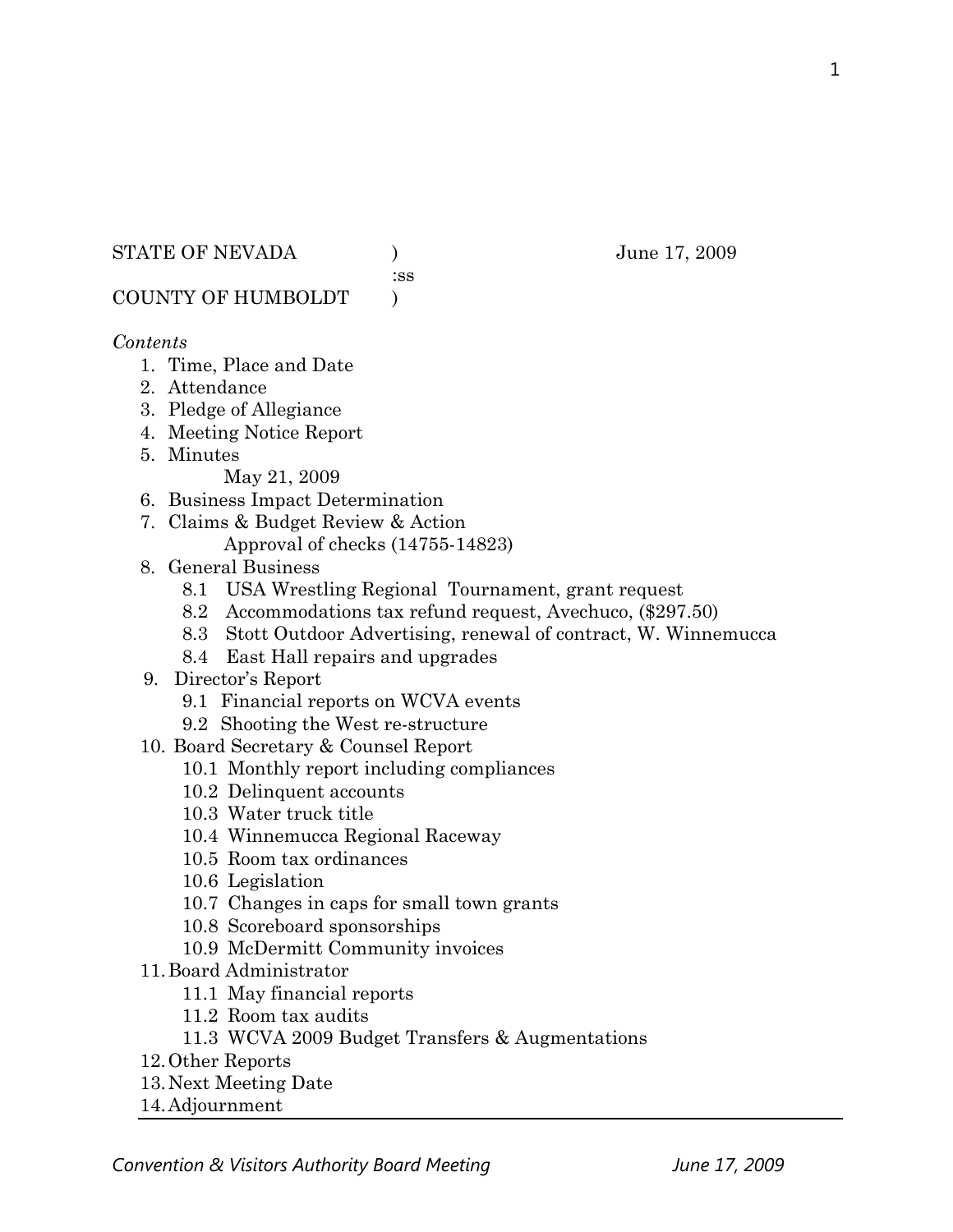## **MINUTES JUNE 17, 2009**

- **1. Time, Place and Date.** The Winnemucca Convention and Visitors Authority met in regular session in full conformity with the law at the Winnemucca Convention Center, East Hall, Winnemucca, Nevada at 4:00 pm on Wednesday, June 17, 2009 with Chairman Terry Boyle presiding.
- *2.* **Attendance.** *Convention and Visitors Authority Board Officials Present:*  Terry Boyle Chairman and Hotel Representative Patty Herzog Vice Chairman and City Representative Don Stoker Treasurer and Motel Representative Dan Cassinelli County Representative Bill Macdonald Secretary and Counsel Kendall Swensen Board Administrator *Convention and Visitors Authority Board Officials Absent:*  Rodd William Stowell Business Representative *Staff Members Present:*  Kim Petersen Director Shelly Noble Administrative Clerk *Others Present:*  Stuart Schofield Shooting the West Wayne Beene Shooting the West Tera Robison Shooting the West Judy Thompson Shooting the West
	- Carole Doughty Shooting the West Theresa Willis Shooting the West Sheri Allen Shooting the West Katharine Jensen Shooting the West Lynn Clemons Shooting the West

## **3. Pledge of Allegiance.**

#### **4. Meeting Notice Report.**

Chairman Boyle reported that notice, including meeting agenda, was posted by Shelly Noble by 9:00 am Friday, June 12, 2009 at Humboldt County Library, Court House, Post Office, City Hall and Convention Center West Hall. No persons have requested mailed notice during the past six months.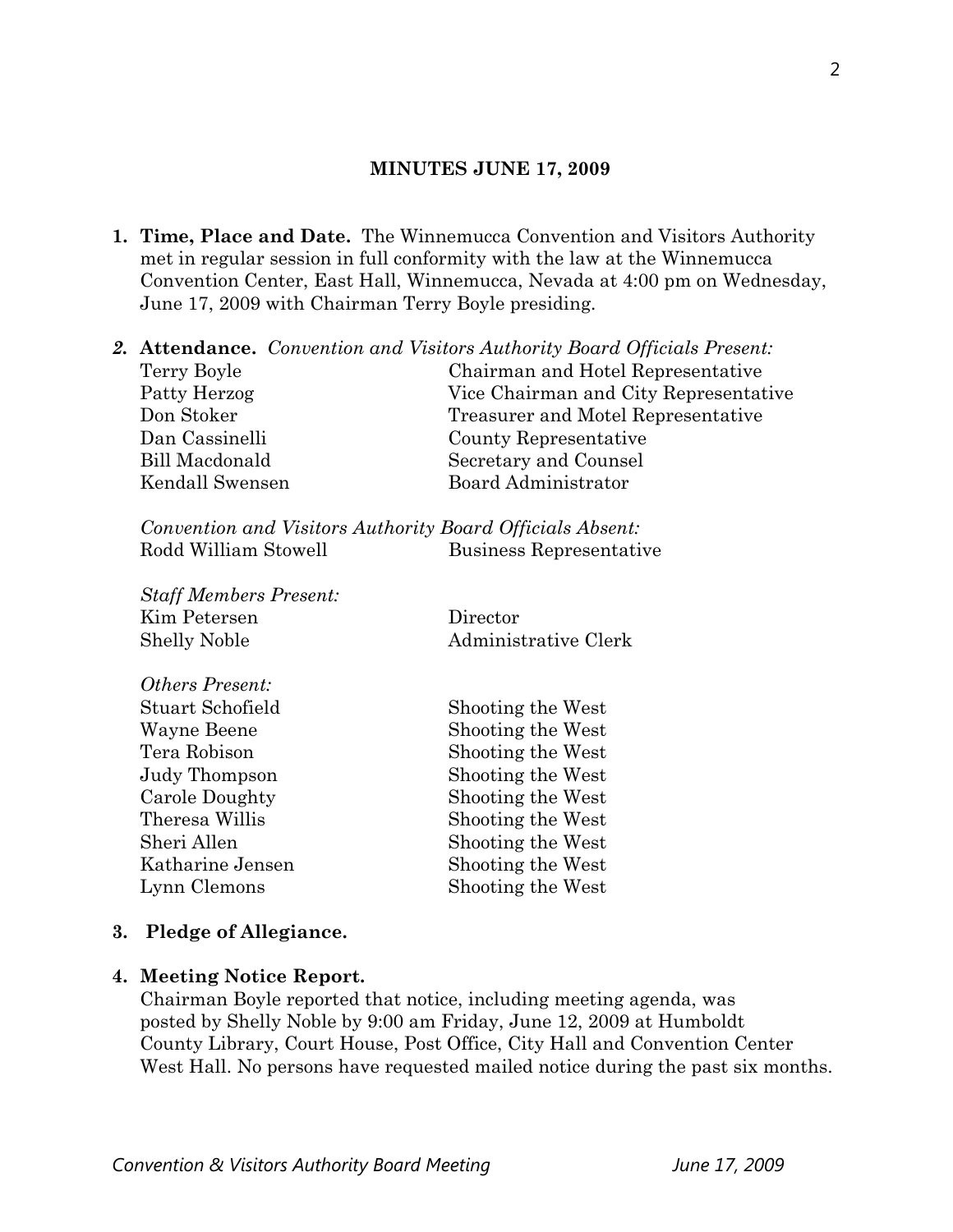**5. Minutes.** 

Prior meeting minutes of May 21, 2009 were reviewed. *Don Stoker made a motion to accept the minutes of the May 21, 2009 meeting. Motion carried unanimously, 4-0.* 

- **6. Business Impact Determination.** After review of the June 17, 2009 agenda, *Don Stoker made a motion that no proposed agenda item is likely to impose a direct and significant economic burden on a business or directly restrict formation, operation, or expansion of a business. The motion carried unanimously, 4-0.*
- **7. Claims.** The following claims were submitted for payment and approved on June 17, 2009:

| <b>CHECK NUMBERS</b>          | AMOUNT       |
|-------------------------------|--------------|
| 14755-14823 Nevada State Bank | \$324,796.93 |

# *Dan Cassinelli made a motion to approve all claims as submitted. The motion carried unanimously, 4-0.*

# **8. General Business.**

# **8.1 USA Wrestling Regional Tournament, grant request**

Jim Billingsley is going to make a presentation on our behalf to the USA Wrestling Board on June 25<sup>th</sup> in Pocatello, Idaho. We would like to host this event for 2010 and 2011. If awarded to Winnemucca, it is expected that each year 1,200 wrestlers and their families would attend the event. Besides filling our hotel/motel rooms, Battle Mountain and Lovelock also benefit as some visitors stay in those communities. GeorgeAnne Ritter, the Nevada Chairman of USA Wrestling, is requesting a grant to cover the cost of the facility rent, installation and removal of the plastic floor and RV spaces for USA staff. In addition, they would like to have three motel rooms available for the duration of the event for USA delegates. Hopefully, we can get these donated. The total grant request is approximately \$11,000 per year. If the Board agrees to this amount, Jim can include it in his presentation. After some discussion, the Board members all agreed that this was a good investment. On behalf of WCVA, Kim offered to cover Jim Billingsley's motel room and mileage in exchange for making this presentation. *Don Stoker made a motion to approve a grant in the amount of \$11,000 per year in order to secure the USA Wrestling Regional Tournaments for 2010 and 2011. Also, WCVA will reimburse Jim Billingsley for his motel room and mileage in exchange for making the presentation in Pocatello, Idaho next week. The motion carried unanimously, 4-0.*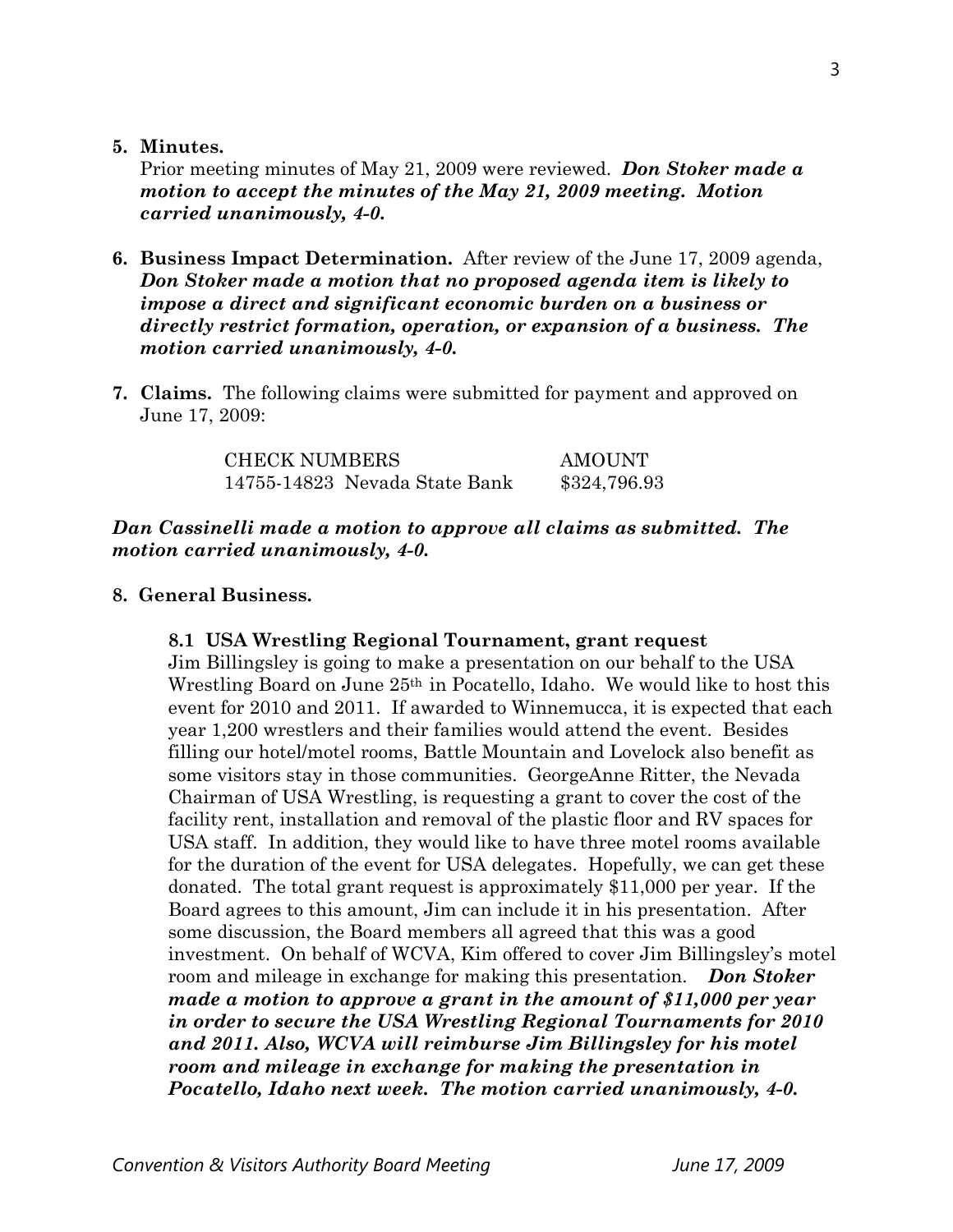**8.2 Accommodations tax refund request, Avechuco (\$297.50)**  Henry Avechuco has submitted receipts and the proper paperwork to receive this room tax rebate. *Terry Boyle made a motion to approve the accommodations tax refund for Henry Avechuco (\$297.50). Motion carried unanimously, 4-0.*

## **8.3 Stott Outdoor Advertising, renewal of contract, W. Winnemucca**

This billboard rental expires in July. They have sent a new contract for three years. Before returning it, Kim would like input on whether or not to re-new. This is the board that is west of town, advertising the museum. We had planned on putting new copy on this board when the car museum opened. But, since the chances of this happening are very slim, we do not have any definite plans for it. Board members asked Kim to speak with the museum personnel to see if they would like to take over this billboard rental or would split the monthly rental 50/50 with us. At this time, it is \$555 per month but there are rate increases scheduled in the contract. We will put this on the agenda for next month.

## **8.4 East Hall repairs and upgrades**

Alan DuVall and his crew are still working on the boilers and re-plumbing. These improvements will be billed next year. The next project will be the air conditioning system.

## **9. Director's Report.**

#### **9.1 Financial reports on WCVA events**

Financial reports from WCVA accounts were included in the board packets for review.

#### **9.2 Shooting the West re-structure**

Stuart Schofield, Chairman of the Shooting the West Committee, gave a presentation which included a brief history of this event and the future direction this committee would like to follow. A hard copy of his presentation was given to the board. It included their proposed budget for the 2010 event. Kim also prepared a brief summary of proposed duties of each entity (STW Committee and WCVA), should this committee separate itself and stand on its own. This event has become well-known throughout the photography community for the quality of the seminars and its reasonable registration rates. At the present time, the committee feels that it has grown as much as it can, given the facilities that are available. They would like to offer more programs throughout the year and at other locations, as well as work with other organizations as new ideas are explored. The committee has begun the process of being designated a tax-exempt organization. They are working towards a non-profit federal designation and acquiring an EIN number. They are requesting a \$5,000 grant, \$7,000 underwriting and \$6,105 of "in-kind"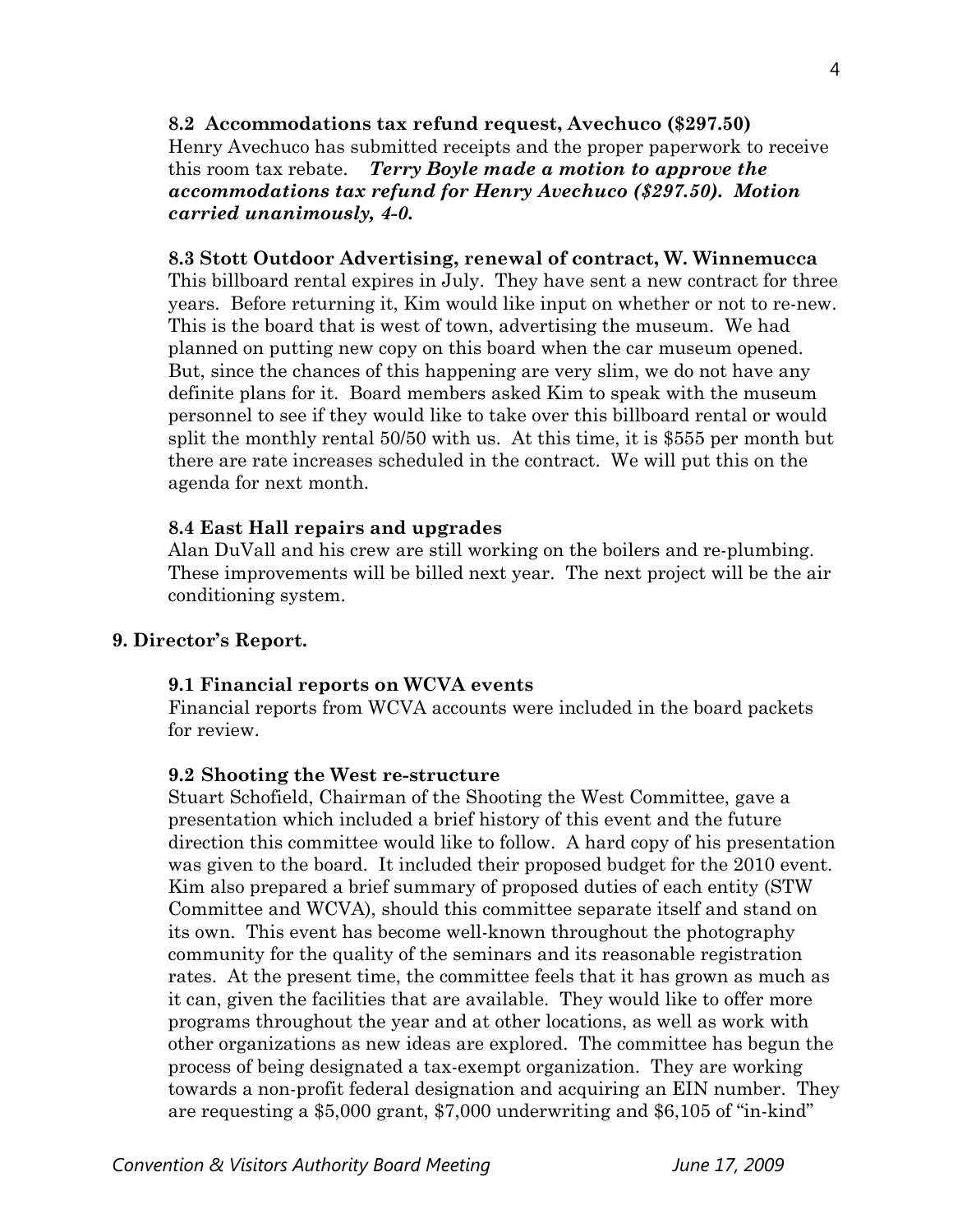donations from WCVA. This would include such items as facility rental fees, coffee, copies, linen, internet access, etc. A discussion was held on the out-ofpocket items that the Convention Center pays for. We require other events to pay these costs and don't want to start waiving them for some events, and not others. *Don Stoker made a motion to approve a \$6,000 grant, \$7,000 underwriting plus a facility grant to cover the East and West Halls of the Winnemucca Convention Center for Shooting the West in March 2010. These monies are contingent upon the STW Committee providing to the WCVA their letter from the Secretary of State, their EIN letter from the IRS showing their assigned number and their IRS Form 1023. After the 2010 event, the STW Committee will present a report to this board showing income, expenses and a recent bank statement. Motion carried unanimously, 4-0.* 

## **10. Secretary & Counsel, Monthly Report.**

## **10.1 Monthly report including compliances**

Bill presented reports from the Chamber of Commerce for the month of May.

## **10.2 Delinquent accounts – possible lien**

Due to time limits set by NRS, WCVA needs to have any liens filed on Economy Inn and McDermitt Motel by July 25th. Both properties have been sent itemized delinquency statements by Bill, which outline all of the options available to WCVA to resolve this matter. After some discussion, the Board agreed that Bill will send a letter demanding payment in full within 10 (ten) days. Kendall will work with Bill in determining, by using historical data, an estimate of the taxes due plus penalties and interest at each location. If they do not comply, Bill will proceed with the liens.

#### **10.3 Water truck title**

Bill is still working on this.

## **10.4 Winnemucca Regional Raceway**

No report.

## **10.5 Room tax ordinances**

The City and County both passed the ordinances that were worked out at the May 4, 2009 Special Joint Meeting. The Cooperative Agreement between the City, County and WCVA is now ready for signatures. *Dan Cassinelli made a motion approving the resolution authorizing WCVA to participate in the Cooperative Agreement between the City of Winnemucca, Humboldt County and the Winnemucca Convention & Visitors Authority. This agreement outlines room tax rates beginning July 1, 2009 and the distribution of a portion of those taxes to the*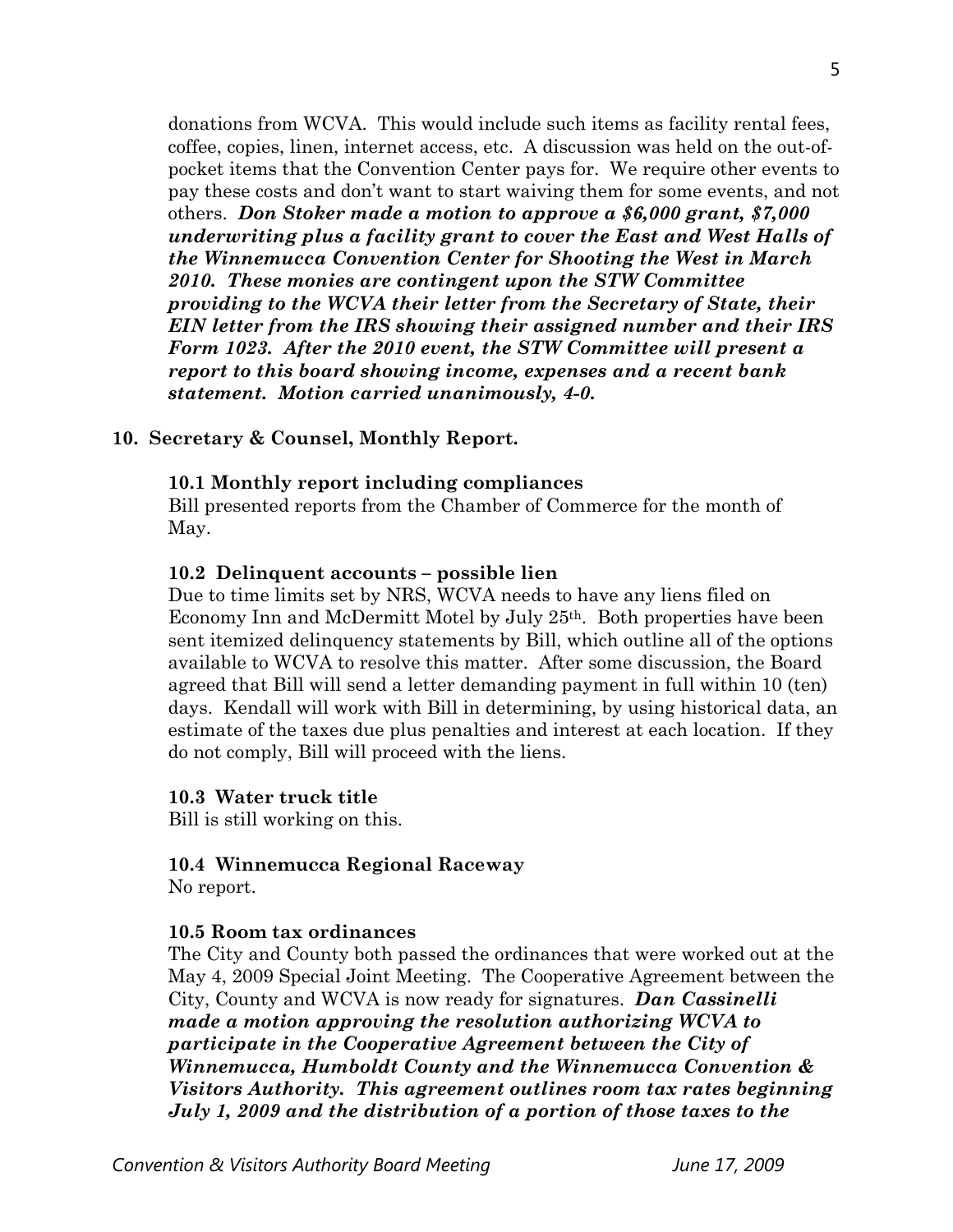# *County to offset operating expenses at the Winnemucca Events Complex. The motion carried unanimously, 4-0.*

#### **10.6 Legislation**

No report.

## **10.7 Changes in caps for small town grants**

Kendall reviewed the small town grant requests over the past five years. With the exception of major building projects, the recommendations he is proposing would cover the usual requests. Caps will be placed at 20% of their current amount. The proposed changes to the small town grants are:

| Community        | Current Cap | <u>Proposed Cap</u> |
|------------------|-------------|---------------------|
| Denio            | \$20,000    | \$4,000             |
| Golconda         | \$10,000    | \$2,000             |
| Jackson Mountain | \$10,000    | \$2,000             |
| King's River     | \$10,000    | \$2,000             |
| McDermitt        | \$50,000    | \$10,000            |
| Orovada          | \$20,000    | \$4,000             |
| Paradise Valley  | \$20,000    | \$4,000             |

 These new amounts would take effect on July 1, 2009. *Don Stoker made a motion approving new cap amounts for each small town community grant, as outlined above, beginning July 1, 2009. The motion carried unanimously, 4-0.* 

## **10.8 Scoreboard sponsorships**

Two of the scoreboard sponsors at the Indoor Event Center need to replaced due to changes in local businesses. Kim will talk to someone at Nevada State Bank to see if they are interested in picking up the sponsorship formally held by Great Basin Bank. At this time we do not have another business in mind to take over the sponsorship formally held by Bosch Motors.

## **10.9 McDermitt Community invoices**

No report.

## **11. Board Administrator.**

## **11.1 May financial reports**

Room taxes were down this month.

# **11.2 Room tax audits**

No report.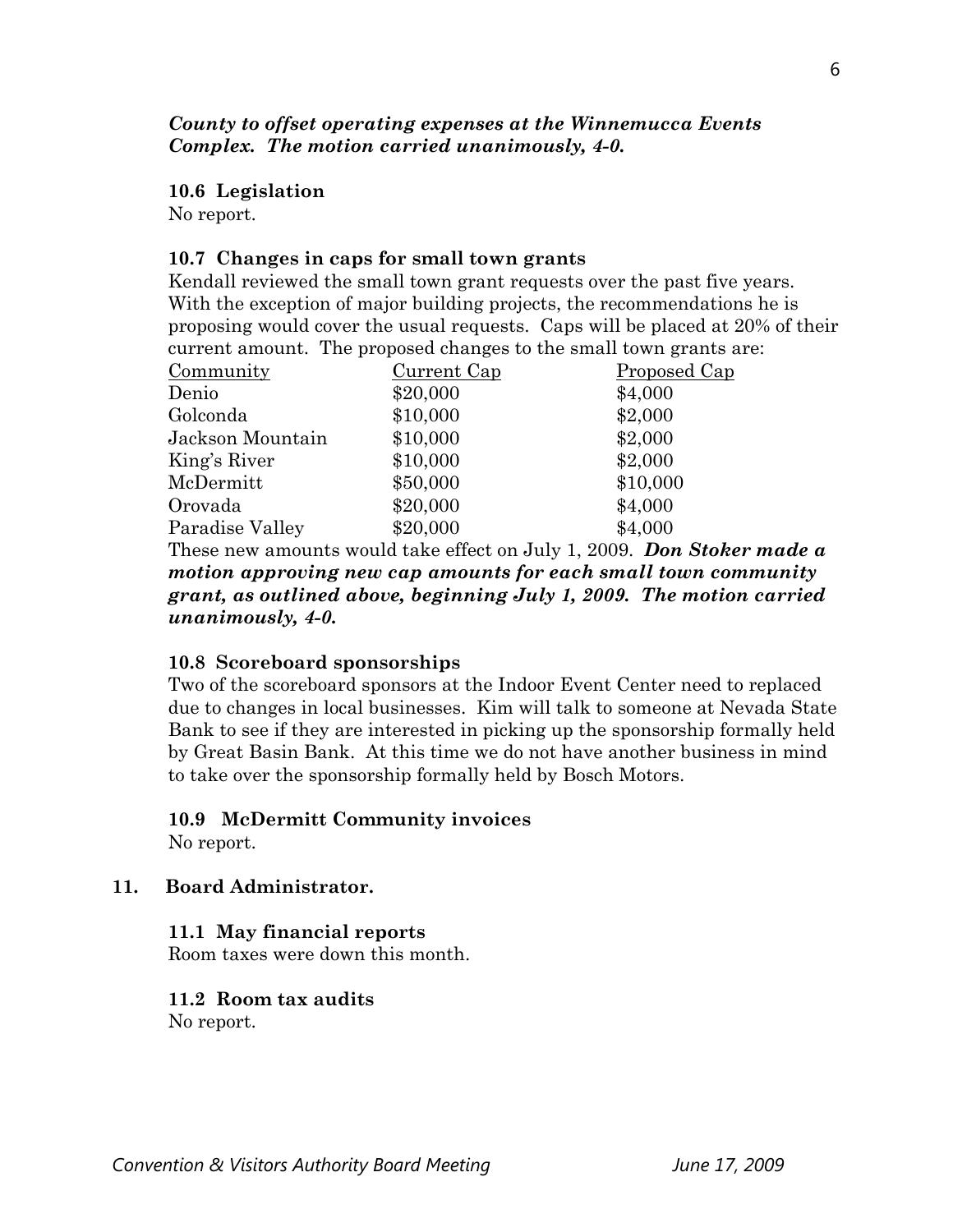# **12. Other reports.**

 **12.1** Patty reported that at a recent City Council meeting they discussed asking the WCVA to reimburse the City for overtime paid to local law enforcement during the Run-A-Mucca event. Since this is the first the board has heard of this request, they would like to see an itemized presentation, at a future WCVA meeting, documenting the \$14,000 figure that is being discussed. Also, they would like to discuss what they see as over-saturation of law enforcement at this event, especially the Paradise Valley Bar-Be-Que. Since the event does not make money, funding this request may not be possible.

# **13. Regular Business. Next Meeting. The Board confirmed the next regular meeting date of Wednesday, July 15, 2009.**

**14. Adjourn.** The meeting was adjourned at 6:20 pm to the next regular meeting, or to the earlier call of the Chairman or to the call of any three (3) members of the Board on three (3) working days notice.

Respectfully submitted,

Shelly Noble

| <b>APPROVED ON</b> | 2009 |
|--------------------|------|
|--------------------|------|

| As written |  |
|------------|--|
|------------|--|

As corrected

Winnemucca Convention & Visitors Authority Board